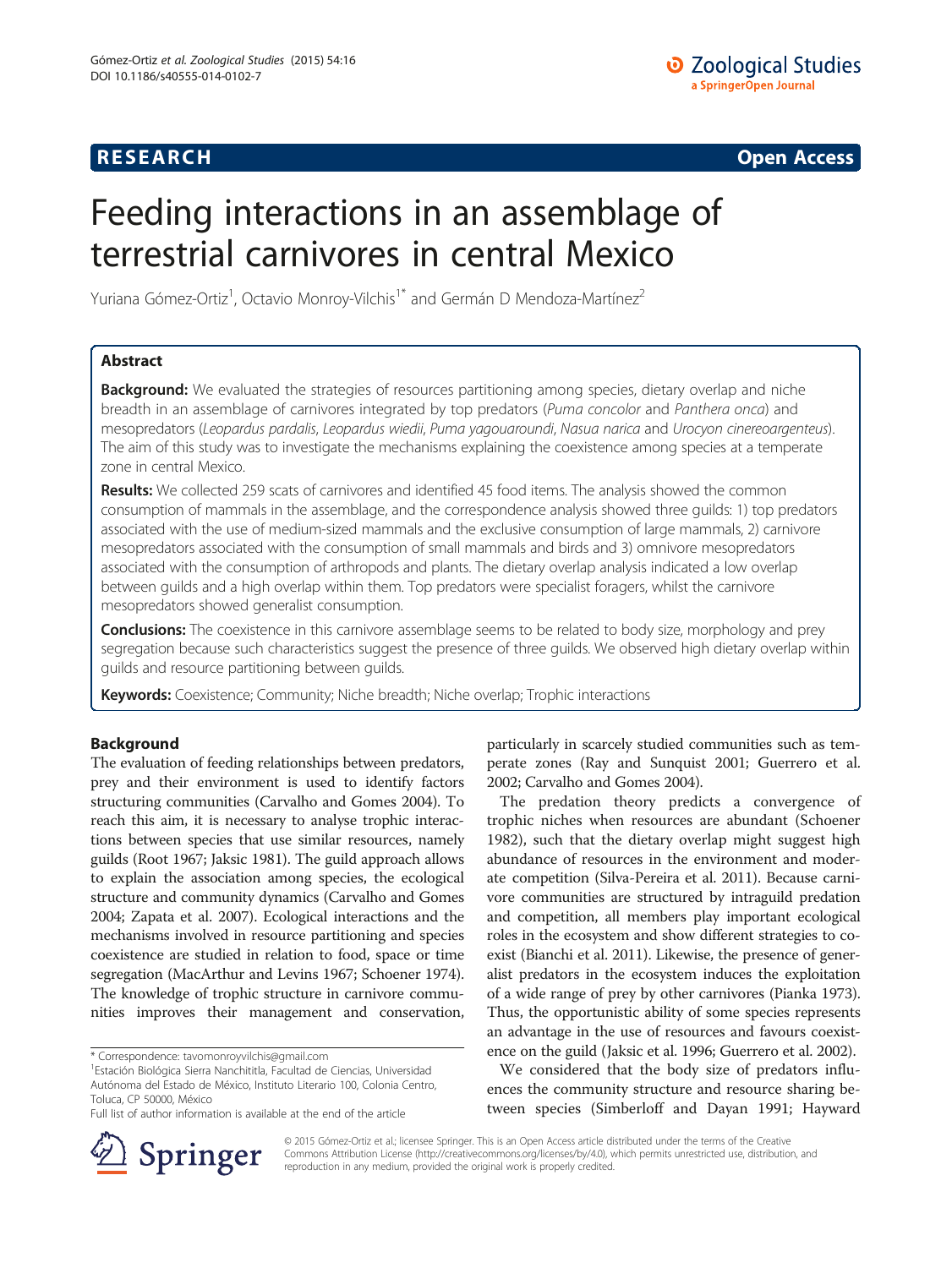et al. [2006\)](#page-6-0). We defined the top predators as species occupying the apex trophic position in a community (largebodied) and mesopredators as species occupying trophic positions below them (medium-bodied, Ritchie and Johnson [2009\)](#page-7-0). We investigated the feeding strategies that may explain the coexistence among members of a carnivore assemblage at a temperate zone of central Mexico in relation to morphological similarity. As the body size of predators is thought to shape community structure, we expected high dietary overlap between Puma concolor and Panthera onca (top predators), between Leopardus pardalis, Leopardus wiedii and Puma yagouaroundi (carnivore mesopredators) and between Nasua narica and Urocyon cinereoargenteus (omnivore mesopredators).

We obtained data regarding diet composition, niche overlap and niche breadth to identify resource partitioning strategies. The study was conducted through the analysis of field-collected scats. The most effective identification of scats has been performed using molecular techniques such as bile acids identification using thin-layer chromatography (TLC) or DNA extraction (Ernest et al. [2000](#page-6-0); Cazón and Sühring [1999](#page-6-0)). TLC has been suggested as an effective means of identification of carnivore scats, since the profiles of faecal bile acids have been shown to be speciesspecific. Species often display a unique bile acid profile, so TLC uses specific differences in bile acid profiles to

distinguish between species (Major et al. [1980;](#page-6-0) Fernández et al. [1997;](#page-6-0) Taber et al. [1997;](#page-7-0) Ray and Sunquist [2001\)](#page-7-0). This is an inexpensive and non-invasive technique that has been effective with carnivore species, although some studies have described a number of limitations when applied in omnivores due to the presence of vegetal pigments (Cazón and Sühring [1999](#page-6-0)). Our study is the first to describe the diet of small felids (L. pardalis, L. wiedii and P. yagouaroundi) using TLC, which improves species assignment and allows us to analyse the association strategies among guilds.

### Methods

## Study area

Sierra Nanchititla Natural Park (SNNP) is located in central Mexico, between extreme coordinates 100° 36′ 49′′- 100° 16′ 03′′ west longitude and 18° 45′ 13′′-19° 04′ 22′′ north latitude. Altitude ranges from 410 to 2,080 m a.s.l. and covers  $663.87 \text{ km}^2$  (Figure 1). The vegetation types are oak forest (30%), induced grasslands (30%), deciduous tropical forest (18%), pine-oak forest (17%) and cultivations (4%, Monroy-Vilchis et al. [2008](#page-6-0)). Overall, 53 species of mammals have been recorded, belonging to 6 orders, including 17 families and 38 genera; of these, 14 species are carnivores, 11 are endemic and 9 are endangered or considered rare (Monroy-Vilchis et al. [2011](#page-6-0)).

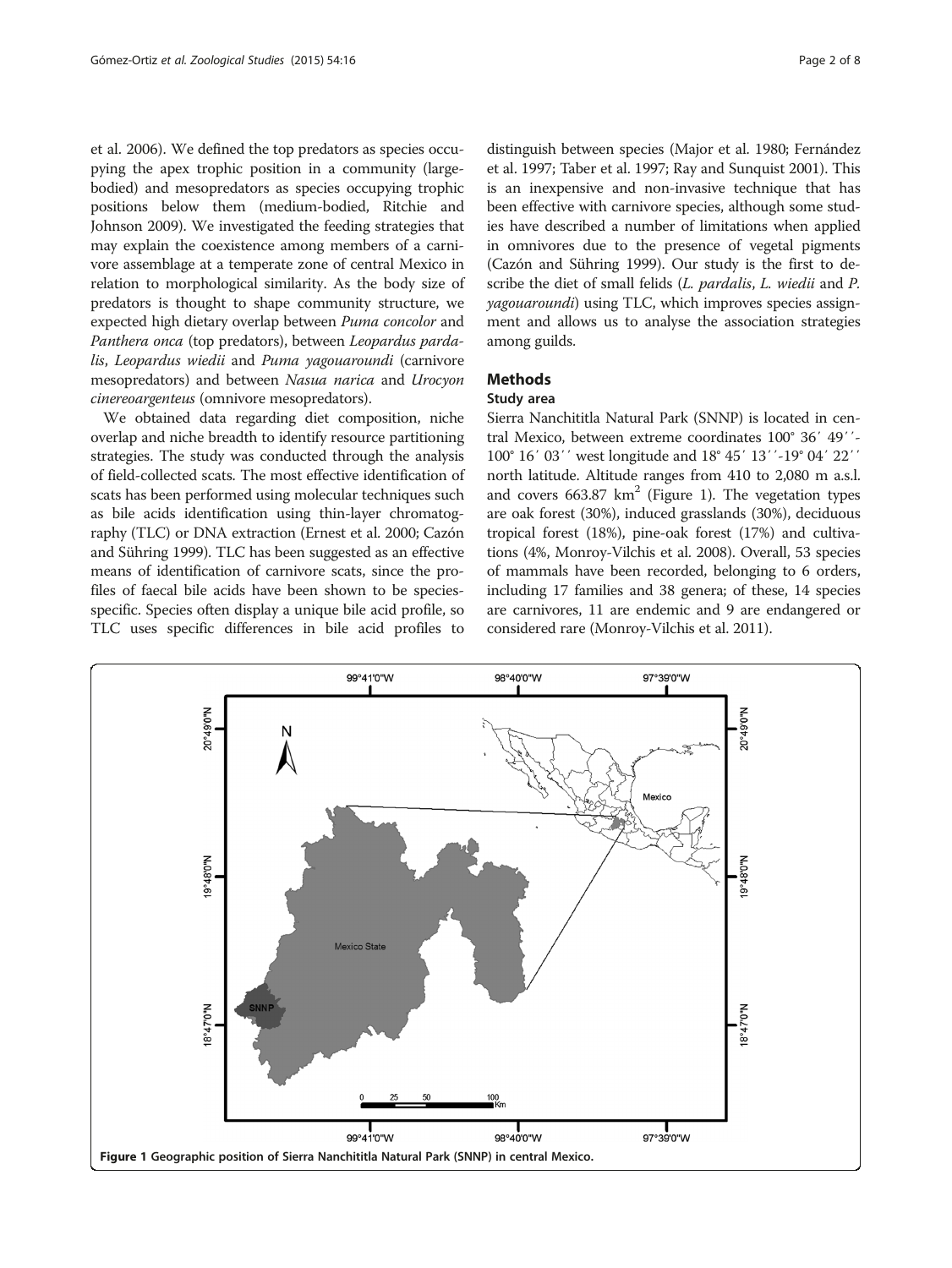### Scat identification

From September 2009 to March 2012, carnivore scats were collected over different paths distributed throughout the SNNP. The scats were identified considering the diameter, associated traces (tracks or scrapes) and extraction of bile acid using TLC (Salame-Méndez et al. [2012](#page-7-0)). We collected two known-origin reference scats from individual P. concolor (three individuals) and P. onca (three individuals) and one known-origin reference scat from individual L. pardalis (six individuals), L. wiedii (eight individuals) and P. yagouaroundi (six individuals). The reference bile acid profiles were obtained through the following methods. We used a gram approximately of each scat collected and preserved it in ethanol; the solution was mixed and 1 μl of the supernatants was used to extract bile acids. We used two chromatography techniques to separate all bile acids by polarity, each one with a different mobile phase: 1) chloroform:methanol:acetic acid (80:12:0.5  $v/v$ ) and 2) chloroform: ethanol: acetic acid (80:45:3  $v/v$ ).

Samples were run against a known mixture of eight bile acids (cholic acid, chenodeoxycholic acid, deoxycholic acid, lithocholic acid, taurodeoxycholic acid, taurocholic acid, glycolic acid and dehydrocholic acid) and cholesterol, from Sigma-Aldrich® (St. Louis, MO, USA). The bile acid spots of the mixtures were identified and RF values were calculated as the ratio of the distance moved by the solute (i.e. bile acid) and the distance moved by the solvent front along the TLC plate. Finally, each bile acid profile obtained from fieldcollected scats was compared against reference bile acid profiles extracted from known-origin reference scats.

#### Diet composition

The scat analysis was based on the standard methodology reported by Monroy-Vilchis et al. [\(2009a](#page-6-0)) and Gómez-Ortiz et al. ([2011](#page-6-0)). Food items were identified considering remains in scats (hair, bones, claws, teeth, seeds, feathers etc.). Mammalian identifications were carried out through hair identification (Monroy-Vilchis and Rubio-Rodríguez [2003](#page-6-0)). Birds, reptiles, arthropods and fruits were identified by comparing them with specimen collections.

The contribution of each food item was presented as follows: the frequency of occurrence (FO), defined as the percentage of presences of a given food item in the total number of scats, and the percentage of occurrence (PO), obtained as the number of occurrences of a given food item divided by the total food items identified.

The resource partitioning among species was evaluated using an ordination procedure that permits the arrangement of similar species (Ray and Sunquist [2001](#page-7-0)). We applied a correspondence analysis using the frequency of occurrence of each food item. A matrix was constructed by grouping food items; mammals (commonly consumed in the assemblage) were separated into three groups according to body size: large mammals (>6.13 kg, maximum biomass ingested by puma/day, Monroy-Vilchis et al. [2013](#page-6-0)), medium-sized mammals  $(>1$  and  $$6.13$  kg) and$ small mammals  $\left( \langle 1 \rangle \langle k, \rangle \right)$  birds, reptiles, arthropods and plants.

The estimates of niche were calculated through frequency of occurrence; niche breadth was calculated using Levins' index  $(B')$ , which ranges from 0 (specialist) foraging) to 1 (generalist foraging). Dietary overlap was measured using Pianka's index; this ranges from 0 (total separation) to 1 (total overlap). Pairwise niche overlap values were calculated in the software EcoSim 7.0 (Gotelli and Entsminger [2005\)](#page-6-0). We compared the observed overlap in the diet of this assemblage with null models of dietary overlap generated using the niche overlap module in this software. To determine this probability, 10,000 interactions were randomly generated with a level of significance of 0.05. The RA3 algorithm was used because it preserves the specialisation of each species, but allows for the potential use of other resources (Winemiller and Pianka [1990\)](#page-7-0). We assumed that all food items were equally available to all species, due to the lack of data regarding their availability.

## Results

In total, 263 carnivore scats were identified. The largest number of scats was from *U. cinereoargenteus* (90), whilst the rest were from *P. concolor* (54), *P. yagouar*oundi (42), L. pardalis (21), N. narica (20), L. wiedii (16) and P. onca (16). All scats, excluding four belonging to Canis latrans (1) and Procyon lotor (3), were used in the dietary analysis.

We found 45 food items in a total of 259 carnivore scats examined. We identified 51.10% of food items belonging to mammals, 24.40% to plants, 12% to arthropods, 8.10% to birds and 4.40% to reptiles. One mammal, one bird and two plants were not identified.

#### Trophic structure of carnivore assemblage

It was found that all members of this carnivore assemblage consumed mammals, with differences in the body size and species consumed, although these were more frequent in diet of felids (>50%). Particularly, felids showed a key association with Dasypus novemcinctus. Overall, reptiles and birds were rarely consumed, and the occasional consumption of lagomorphs was evident in this assemblage.

The correspondence analysis generated two axes that explain approximately 90% of the total variation in diet. Axis I (68.27% of variance) showed a clear separation of top predators (P. onca and P. concolor), characterised by the consumption of large- and medium-sized mammals. Axis II (19.81%) clearly separates mesopredators into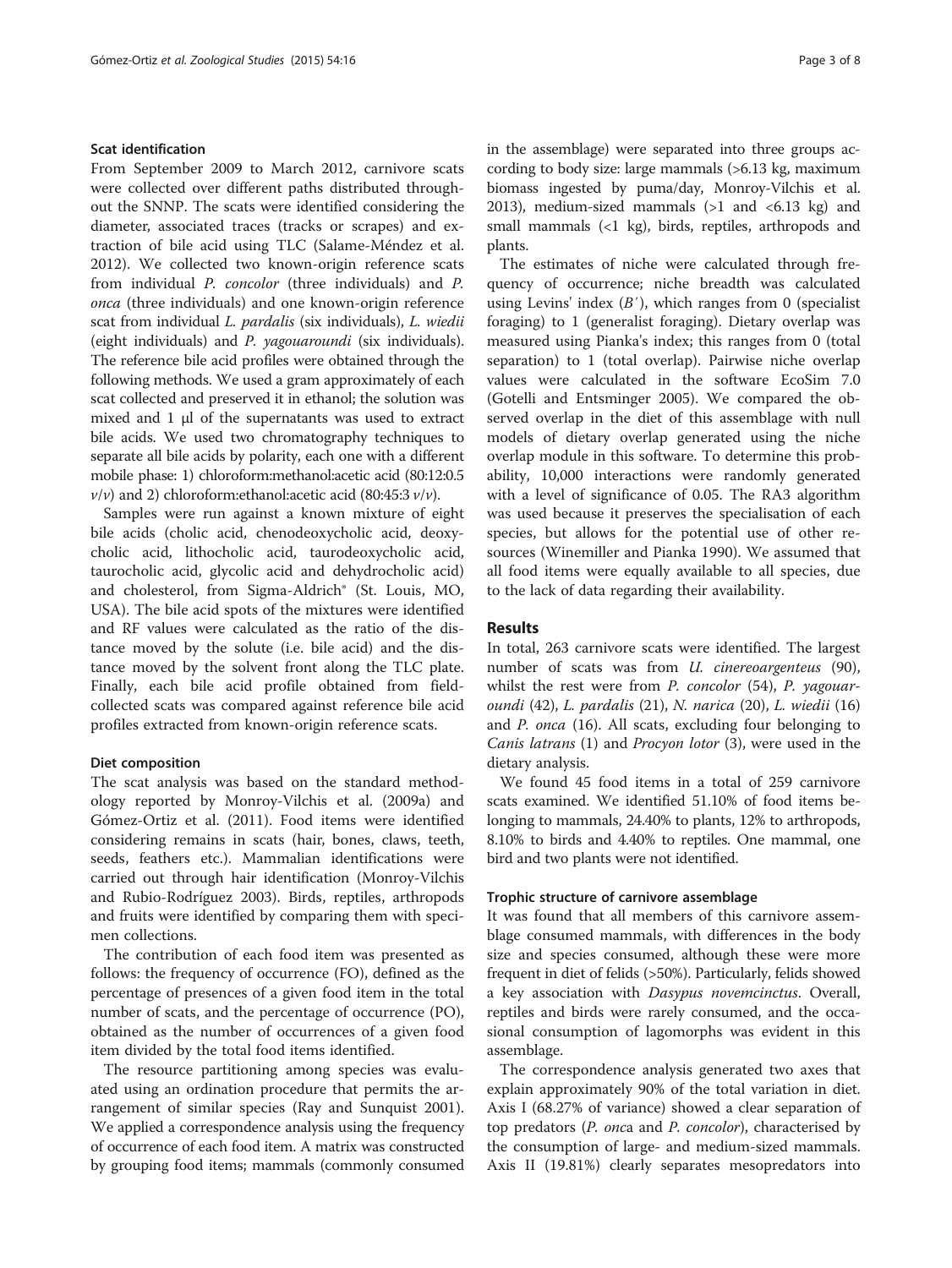| <b>Species</b>          | Puma<br>concolor<br>$(n = 54)$ |       | Panthera<br>onca<br>$(n = 16)$ |                | Leopardus<br>wiedii<br>$(n = 16)$ |               | Leopardus<br>pardalis<br>$(n = 21)$ |                          | Puma<br>yagouaroundi<br>$(n = 42)$ |                | Nasua<br>narica<br>$(n = 20)$ |                          | <b>Urocyon</b><br>cinereoargenteus<br>$(n = 90)$ |                          |
|-------------------------|--------------------------------|-------|--------------------------------|----------------|-----------------------------------|---------------|-------------------------------------|--------------------------|------------------------------------|----------------|-------------------------------|--------------------------|--------------------------------------------------|--------------------------|
|                         |                                |       |                                |                |                                   |               |                                     |                          |                                    |                |                               |                          |                                                  |                          |
|                         | Mammals                        |       |                                |                |                                   |               |                                     |                          |                                    |                |                               |                          |                                                  |                          |
| <b>Baiomys musculus</b> |                                |       |                                |                |                                   |               | 7.41                                | 9.52                     |                                    |                |                               |                          |                                                  |                          |
| Bassariscus astutus     |                                |       |                                |                | 6.67                              | 6.25          |                                     |                          | 1.78                               | 2.38           |                               |                          |                                                  |                          |
| Capra hircus            | 3.33                           | 3.7   | 13.04                          | 18.75          |                                   |               |                                     |                          |                                    |                |                               |                          |                                                  |                          |
| Conepatus leuconotus    |                                |       | 4.35                           | 6.25           |                                   |               |                                     |                          |                                    |                |                               |                          |                                                  |                          |
| Dasypus novemcinctus    | 38.33                          | 42.59 | 39.13                          | 56.25          | 6.67                              | 6.25          | 7.41                                | 9.52                     | 5.36                               | 7.14           |                               |                          |                                                  |                          |
| Didelphis virginiana    | 1.67                           | 1.85  |                                | $\overline{a}$ | 6.67                              | 6.25          | 3.7                                 | 4.76                     | $\overline{\phantom{a}}$           |                |                               |                          |                                                  |                          |
| Geomyidae               |                                |       |                                |                |                                   |               |                                     | $\overline{\phantom{a}}$ | 1.79                               | 2.38           |                               |                          |                                                  |                          |
| Liomys irroratus        | 1.67                           | 1.85  |                                |                | 33.33                             | 31.25         | 22.22                               | 28.57                    | 16.07                              | 21.43          | 11.11                         | 20                       | 8.47                                             | 16.67                    |
| Nasua narica            | 25                             | 27.78 | 13.04                          | 18.75          |                                   |               |                                     |                          |                                    |                |                               |                          |                                                  |                          |
| Odocoileus virginianus  | 5                              | 5.56  | 4.35                           | 6.25           |                                   |               |                                     |                          | 5.36                               | 7.14           |                               |                          |                                                  |                          |
| Peromyscus maniculatus  |                                |       |                                |                |                                   |               |                                     |                          | 1.79                               | 2.38           |                               |                          | 0.56                                             | 1.11                     |
| Peromyscus melanotis    |                                |       |                                |                |                                   |               |                                     |                          | 1.79                               | 2.38           |                               |                          |                                                  | $\overline{a}$           |
| Peromyscus aztecus      |                                |       |                                |                |                                   |               |                                     |                          | 3.57                               | 4.76           |                               | $\overline{\phantom{a}}$ | 0.56                                             | 1.11                     |
| Peromyscus melanophrys  |                                |       |                                |                |                                   |               |                                     |                          | 3.57                               | 4.76           | 2.78                          | 5                        | 0.56                                             | 1.11                     |
| Peromyscus sp.          |                                |       |                                |                |                                   |               | 7.41                                | 9.52                     | $\overline{\phantom{a}}$           | $\overline{a}$ |                               | $\overline{a}$           | 1.69                                             | 3.33                     |
| Procyon lotor           | 1.67                           | 1.85  | 4.35                           | 6.25           |                                   |               |                                     | ä,                       | 5.36                               | 7.14           | 2.78                          | 5                        | $\overline{\phantom{m}}$                         | L,                       |
| Sciurus aureogaster     |                                |       |                                |                | 13.33                             | 12.5          | ä,                                  | ä,                       | 1.79                               | 2.38           |                               | L,                       | 0.56                                             | 1.11                     |
| Sylvilagus cunicularius | 6.67                           | 7.41  |                                | $\overline{a}$ | 6.67                              | 6.25          | 3.7                                 | 4.76                     | 1.79                               | 2.38           |                               | $\overline{a}$           | 1.13                                             | 2.22                     |
| Sylvilagus floridanus   | 6.67                           | 7.41  | 13.04                          | 18.75          | $\overline{\phantom{a}}$          | ä,            | 3.7                                 | 4.76                     | 8.93                               | 11.9           | 2.78                          | 5                        | 1.69                                             | 3.33                     |
| Sylvilagus spp.         | 3.33                           | 3.7   |                                |                | 6.67                              | 6.25          | 3.7                                 | 4.76                     | 12.5                               | 16.67          |                               | $\overline{a}$           | 1.13                                             | 2.22                     |
| Spermophilus variegatus |                                |       |                                |                |                                   |               |                                     | $\overline{a}$           | 1.79                               | 2.38           |                               |                          | 1.13                                             | 2.22                     |
| Reitrodonthomys sp.     |                                |       |                                |                |                                   |               |                                     |                          | 1.79                               | 2.38           |                               |                          |                                                  |                          |
| Unidentified mammal     | 5                              | 5.56  |                                |                |                                   |               |                                     |                          | 1.79                               | 2.38           |                               |                          |                                                  |                          |
| Reptiles                |                                |       |                                |                |                                   |               |                                     |                          |                                    |                |                               |                          |                                                  |                          |
| Ctenosaura pectinata    | 1.67                           | 1.85  | 4.35                           | 6.25           |                                   |               |                                     |                          |                                    |                |                               |                          | 0.56                                             | 1.11                     |
| Sceloporus sp.          |                                |       |                                |                |                                   |               |                                     |                          |                                    |                |                               |                          | 0.56                                             | 1.11                     |
| Arthropods              |                                |       |                                |                |                                   |               |                                     |                          |                                    |                |                               |                          |                                                  |                          |
| Coleoptera              |                                |       |                                |                |                                   |               |                                     |                          | 3.57                               | 4.76           | 13.89                         | 25                       | 5.65                                             | 11.11                    |
| Crustacea               |                                |       |                                |                |                                   |               |                                     |                          |                                    |                |                               |                          | 0.56                                             | 1.11                     |
| Formicidae              |                                |       |                                |                |                                   |               | 3.7                                 | 4.76                     | 1.79                               | 2.38           | 11.11                         | 20                       | 3.39                                             | 6.67                     |
| Hemiptera               |                                |       |                                |                |                                   |               | L.                                  | $\overline{\phantom{a}}$ | 1.79                               | 2.38           |                               |                          |                                                  | 4                        |
| Orthoptera              |                                |       |                                |                | 13.33                             | 12.5          | 18.52                               | 23.81                    | 3.57                               | 4.76           | 36.11                         | 65                       | 24.86                                            | 48.89                    |
| Plants                  |                                |       |                                |                |                                   |               |                                     |                          |                                    |                |                               |                          |                                                  |                          |
| Byrsonima crassifolia   |                                |       |                                |                |                                   |               | 3.7                                 | 4.76                     | 1.79                               | 2.38           | 2.78                          | 5                        | 1.13                                             | 2.22                     |
| Capsicum sp.            |                                |       |                                |                |                                   |               |                                     |                          |                                    |                | 2.78                          | 5                        |                                                  | $\overline{\phantom{0}}$ |
| Crescienta sp.          |                                |       |                                |                |                                   |               |                                     |                          |                                    |                |                               | $\overline{\phantom{a}}$ | 5.08                                             | 10                       |
| Ficus sp.               |                                |       |                                |                |                                   |               | 3.7                                 | 4.76                     |                                    |                | 2.78                          | 5                        | 5.08                                             | 10                       |
| Lysiloma sp.            |                                |       |                                |                |                                   |               |                                     |                          |                                    |                |                               |                          | 1.13                                             | 2.22                     |
| Myrmeleon sp.           |                                |       |                                |                | 6.67                              | 6.25          |                                     |                          |                                    |                |                               |                          |                                                  | $\overline{\phantom{a}}$ |
| Physalis sp.            |                                |       |                                |                |                                   | $\frac{1}{2}$ | 3.7                                 | 4.76                     |                                    |                |                               |                          | 0.56                                             | 1.11                     |

<span id="page-3-0"></span>Table 1 Diet of carnivore assemblage analysed through percentage of occurrence and frequency of occurrence, central Mexico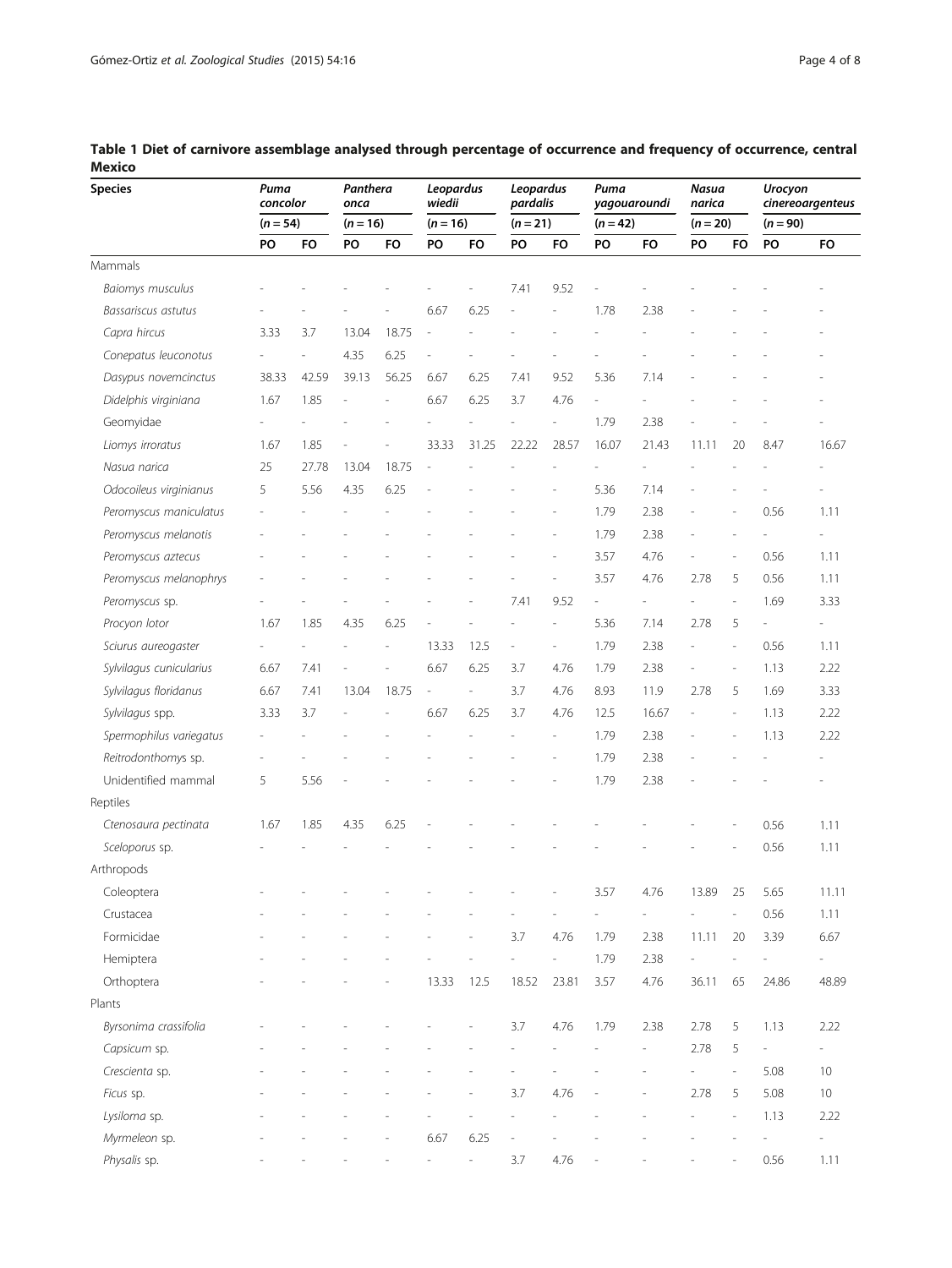| Psidium sp.                   |                          |                          |                          |      | $\overline{\phantom{a}}$ | $\sim$ | 3.7    | 4.76                     | 1.79                     | 3.7  | $11.1$ <sup>*</sup>      | 20                       | 23.73                    | 46.67                    |
|-------------------------------|--------------------------|--------------------------|--------------------------|------|--------------------------|--------|--------|--------------------------|--------------------------|------|--------------------------|--------------------------|--------------------------|--------------------------|
| Zea mays                      | $\sim$                   |                          |                          |      |                          |        |        |                          |                          |      | $\overline{\phantom{a}}$ | $\sim$                   | 3.39                     | 6.67                     |
| Unidentified plant 1 (seeds)  | $\sim$                   |                          |                          |      |                          |        |        |                          |                          |      | $\overline{\phantom{a}}$ | $\overline{\phantom{a}}$ | 1.69                     | 3.33                     |
| Unidentified plant 2 (shells) | $\sim$                   | $\sim$                   | $\overline{\phantom{a}}$ |      |                          |        |        | -                        | ۰                        |      | $\overline{\phantom{a}}$ | $\sim$                   | 1.13                     | 2.22                     |
| <b>Birds</b>                  |                          |                          |                          |      |                          |        |        |                          |                          |      |                          |                          |                          |                          |
| Buteogallus antharacincus     | $\sim$                   |                          |                          |      |                          |        | $\sim$ | $\overline{\phantom{a}}$ | 1.79                     | 2.38 | $\overline{\phantom{a}}$ | $\sim$                   | $\overline{\phantom{a}}$ | ۰                        |
| Seiurus sp.                   | $\sim$                   |                          |                          |      | ۰                        | $\sim$ | 3.7    | 4.76                     | $\overline{\phantom{a}}$ |      | $\overline{\phantom{a}}$ |                          |                          | ۰                        |
| Strigidae                     | $\overline{\phantom{a}}$ |                          |                          |      | ۰                        |        | $\sim$ | $\sim$                   | 1.79                     | 2.38 | $\overline{\phantom{a}}$ | $\sim$                   | $\overline{\phantom{a}}$ | $\overline{\phantom{a}}$ |
| Unidentified bird             | $\sim$                   | $\overline{\phantom{a}}$ | 4.35                     | 6.25 | $\overline{\phantom{a}}$ | $\sim$ | $\sim$ | $\sim$                   | 7.14                     | 9.52 | $\overline{\phantom{a}}$ | $\overline{\phantom{a}}$ | 3.95                     | 7.78                     |

Table 1 Diet of carnivore assemblage analysed through percentage of occurrence and frequency of occurrence, central Mexico (Continued)

n, scats number.

two guilds: 1) carnivore mesopredators (P. yagouaroundi, L. wiedii and L. pardalis), associated with the consumption of small mammals and birds, and 2) omnivore mesopredators (N. narica and U. cinereoargenteus), associated with the consumption of arthropods and plants (fruits, Table [1](#page-3-0) and Figure 2).

The dietary niche breadth calculated in this assemblage describes top predators (P. concolor and P. onca) as a specialist group and carnivore mesopredators (L. wiedii, L. pardalis and P. yagouaroundi) as a generalist group. Finally, omnivore mesopredators (N. narica and U. cinereoargenteus) had an intermediate niche breadth between both guilds. Specifically, P. concolor showed the most specialist foraging strategies and L. wiedii the most generalist (Table [2\)](#page-5-0).

The mean dietary overlap was 0.54, indicating an intermediate overlap in the assemblage. Comparison with null models indicated that the observed overlap was significantly greater than the mean simulated overlap (0.37,  $p = 0.002$ ), which means that it was not random. The highest overlap (0.86 to 0.99) occurred within generated guilds. In contrast, the lowest overlap was among guilds, particularly when top predators and omnivore mesopredators were compared (0.05 to 0.09), which is consistent with the correspondence analysis results (Table [2\)](#page-5-0).

## **Discussion**

## Trophic structure of carnivore assemblage

Species in a community tend to organise according to body size, which leads them to consume prey with specific characteristics. Therefore, body size differences of predators may influence their ability to hunt large prey, favouring top predators, and restricts the mesopredators to small prey (Konecny [1989;](#page-6-0) Hayward et al. [2006;](#page-6-0) Bianchi

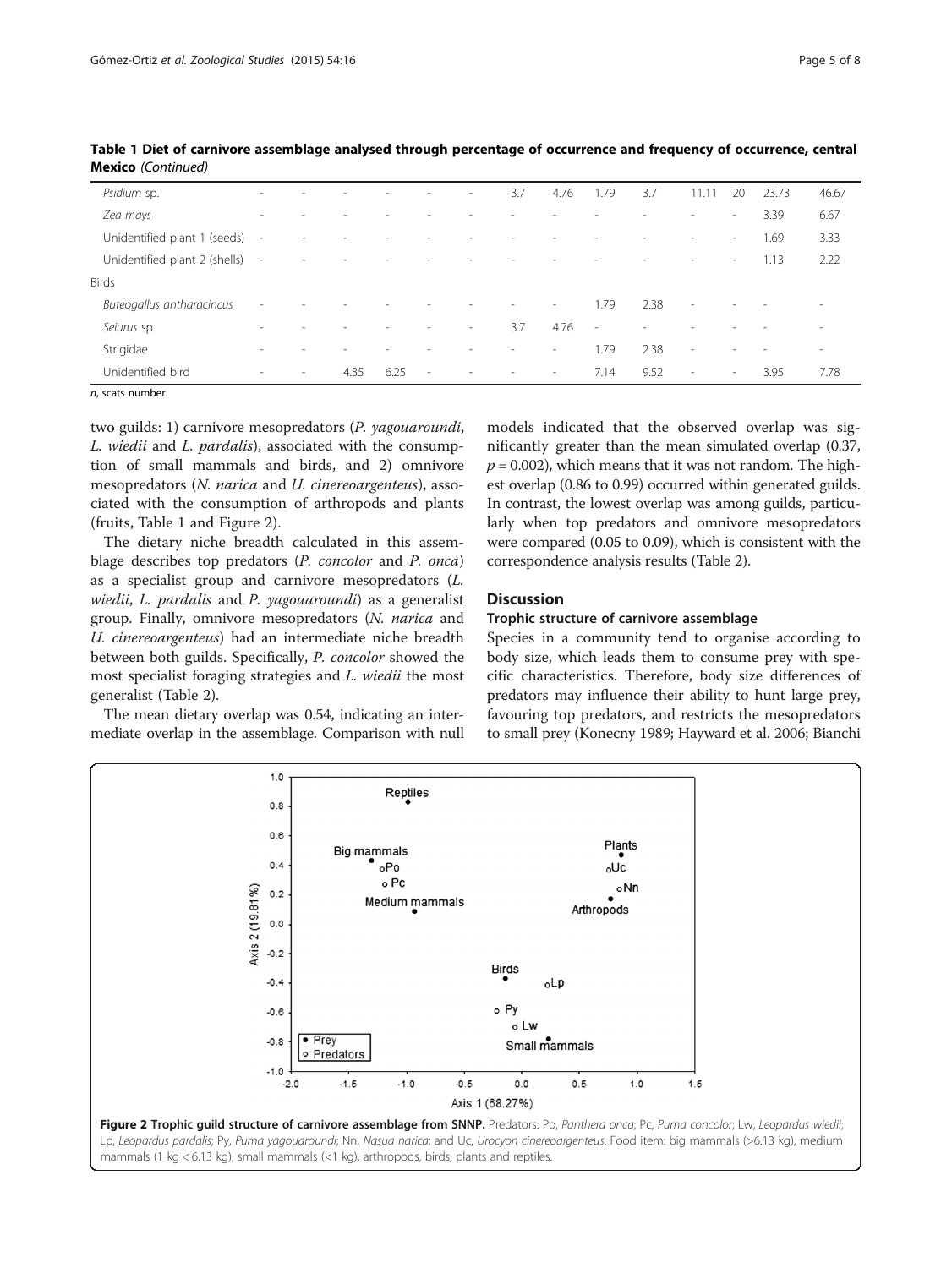| Overlap             | Puma<br>concolor | Panthera<br>onca | Leopardus<br>wiedii | Leopardus<br>pardalis | Puma<br>yaqouaroundi | <b>Nasua</b><br>narica | <b>Urocyon</b><br>cinereoargenteus |
|---------------------|------------------|------------------|---------------------|-----------------------|----------------------|------------------------|------------------------------------|
| P. concolor         |                  | 0.99             | 0.56                | 0.45                  | 0.62                 | 0.05                   | 0.09                               |
| P. onca             |                  |                  | 0.53                | 0.43                  | 0.61                 | 0.04                   | 0.09                               |
| L. wiedii           |                  |                  |                     | 0.94                  | 0.96                 | 0.47                   | 0.42                               |
| L. pardalis         |                  |                  |                     |                       | 0.92                 | 0.67                   | 0.69                               |
| P. yagoaroundi      |                  |                  |                     |                       |                      | 0.39                   | 0.41                               |
| N. narica           |                  |                  |                     |                       |                      |                        | 0.86                               |
| U. cinereoargenteus |                  |                  |                     |                       |                      |                        |                                    |
| Breadth             | 0.1              | 0.24             | 0.86                | 0.71                  | 0.54                 | 0.42                   | 0.42                               |

<span id="page-5-0"></span>Table 2 Dietary breadth and overlap niche in the diet of a carnivore assemblage in central Mexico

et al. [2011;](#page-6-0) Silva-Pereira et al. [2011](#page-7-0)). Our results suggest that the organisation of species in this assemblage should be explained by body size, because this parameter separates top predators from mesopredators, favours the differential use of feeding resources and potentially reduces competition among guilds (Davies et al. [2007](#page-6-0)). Top predators (P. onca and P. concolor) were associated with the consumption of medium and large mammals and were similar to reports from other sites of sympatry of these species (Núñez et al. [2000;](#page-6-0) Scognamillo et al. [2003](#page-7-0); Harmsen et al. [2009](#page-6-0)).

The similarity in body size between species increases the likelihood to hunt the same prey, but our study shows that the coexistence of mesopredators can also be explained by ecological foraging segregation. This is supported by the fact that opportunism and plasticity in feeding of mesopredators reduces convergence in the use of similar resources (Fedriani et al. [1999;](#page-6-0) Guerrero et al. [2002;](#page-6-0) Carvalho and Gomes [2004](#page-6-0)). The diet of carnivore mesopredators was no different to other records where small prey were consumed (Guerrero et al. [2002](#page-6-0); Wang [2002;](#page-7-0) Abreu et al. [2008](#page-6-0); Bianchi et al. [2011](#page-6-0)). Moreover, omnivore mesopredators have been characterised by the consumption of fruits and arthropods (Valenzuela [1998](#page-7-0); Fedriani et al. [1999;](#page-6-0) Guerrero et al. [2002](#page-6-0)).

#### Dietary breadth and overlap

Niche breadth has been used as a parameter to reference the dominance of species, so that the dominant species chooses times or sites in which their main prey can be found. Instead, subordinate species are confined to times or spaces in which the dominant species is absent, becoming a generalist forager in both niche dimensions. Resource segregation can also be modelled by evolutionary forces when the dominant species are sympatric leading to a reduction in their niche (Caro and Stoner [2003](#page-6-0); Hayward and Slotow [2009](#page-6-0)). The niche breadth patterns in the assemblage we studied support the coexistence of predators and the community structure,

placing top predators as specialist, carnivore mesopredators as generalist and omnivore mesopredators with intermediate breadth.

The high dietary overlap between species with similar morphology and diet are reported in most of the studies where these species are sympatric (Núñez et al. [2000](#page-6-0); Guerrero et al. [2002](#page-6-0); Scognamillo et al. [2003;](#page-7-0) Silva-Pereira et al. [2011](#page-7-0); Gómez-Ortiz and Monroy-Vilchis [2013](#page-6-0)), because throughout their distribution, there is a similar prey base. In SNNP, competition between top predators should be taken with caution due to the low abundance of jaguar in this site and different activity patterns (Monroy-Vilchis et al. [2009b](#page-6-0); Soria-Díaz et al. [2010](#page-7-0)); also, there are insufficient data to corroborate competition, so it is necessary to carefully evaluate resource availability and the requirements of each predator. The absence or low density of a top predator lets competitive release of subordinate predators and the expansion of their niches by changing predation patterns (Moreno et al. [2006](#page-6-0)). In this case, such release is not observed, possibly due to the low diversity of large prey (Odocoileus virginianus) and the existence of a high diversity of small and medium prey (Monroy-Vilchis et al. [2011](#page-6-0)).

In carnivore mesopredators, there is a high overlap that can be supported by an adequate availability of small rodents. In SNNP, rodents are represented by a high species richness (Muridae: 13 spp., Heteromidae: 1 sp., Monroy-Vilchis et al. [2011\)](#page-6-0), which may favour the coexistence, as reported in Brazil (Silva-Pereira et al. [2011](#page-7-0)). Omnivore mesopredators also have a high overlap; however, *N. narica* consumed more orthopterans than fruits (Psidium sp.) in contrast to U. cinereoargenteus.

The occasional consumption of birds, reptiles and some domestic species has been reported in the diet of mesopredators (Emmons [1987;](#page-6-0) Wang [2002;](#page-7-0) Abreu et al. [2008](#page-6-0)). Moreover, our data suggest an occasional consumption on domestic goat (Capra hircus) and corn (Zea mays). In SNNR, human-wildlife conflicts have been recorded and individuals of P. concolor have been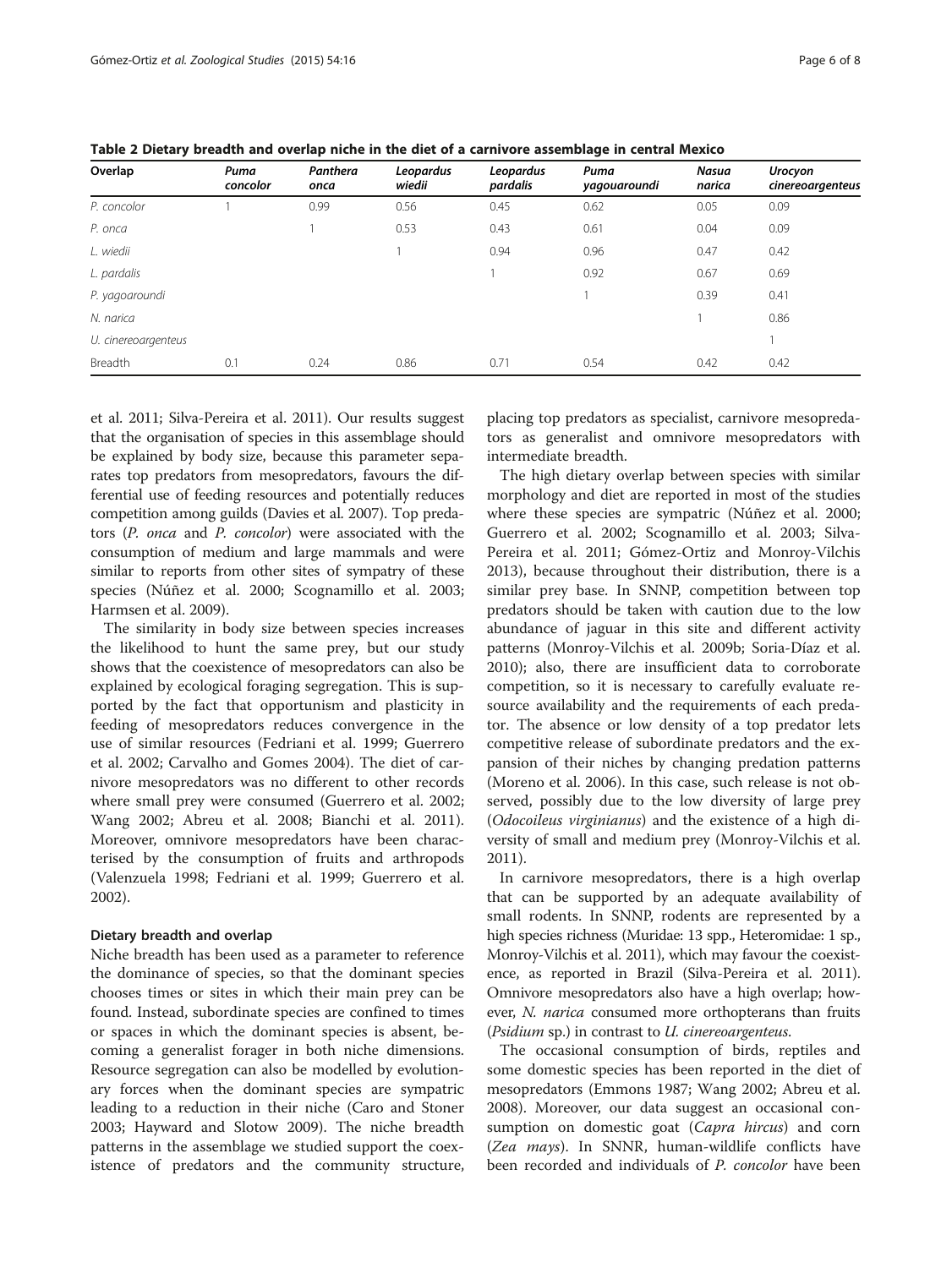<span id="page-6-0"></span>killed (Zarco-González et al. [2012\)](#page-7-0), as well as the unjustified hunting of mesopredators (P. yagouaroundi, N. narica and U. cinereoargenteus) due to their supposed relation with predation on poultry and corn crops (Romero-Balderas et al. [2006\)](#page-7-0).

Additional data on resource availability could provide more accurate answers regarding competition as a structuring mechanism in the assemblage we studied. In a previous study of prey selection in SNNP, we found that P. concolor selects its prey (Gómez-Ortiz and Monroy-Vilchis 2013). It is therefore necessary to focus future studies on assessing the availability of resources and identifying the role of key species, since the management and conservation of biodiversity must be maintained for the persistence of carnivores and those species that have a key role, such as D. novemcinctus in this study.

## Conclusions

The analysis allowed us to identify the main feeding strategies of a carnivore assemblage in central Mexico. The coexistence in this carnivore assemblage appears to be related to body size, morphology and prey segregation, because such characteristics suggest the presence of three guilds. We observed high dietary overlap within guilds and resource partitioning between guilds.

#### Competing interests

The authors declare that they have no competing interests.

#### Authors' contributions

OM-V and YG-O conceived and designed the surveys and obtained the data. YG-O, OM-V and GDM-M analysed and interpreted the data. YG-O, OM-V and GDM-M wrote the manuscript. All authors read and approved the final manuscript.

#### Acknowledgements

We thank the Mexicans and the 'Consejo Nacional de Ciencia y Tecnología' for the economic support for this study through project funding (105254) and scholarship (255868). We also thank 'Programa de Mejoramiento del Profesorado' for funding the project 103.5/10/0942. We thank all students and rangers of Sierra Nanchititla Biological Station (Universidad Autónoma del Estado de México) for their support in the field and the 'Comisión Estatal de Parques Naturales y de la Fauna' for providing us with carnivore scats for identification by bile acids. We express thanks to A. Salame-Méndez and H. Domínguez-Vega for their support in this study.

#### Author details

<sup>1</sup> Estación Biológica Sierra Nanchititla, Facultad de Ciencias, Universidad Autónoma del Estado de México, Instituto Literario 100, Colonia Centro, Toluca, CP 50000, México. <sup>2</sup>Departamento de Producción Agrícola y Animal, Universidad Autónoma Metropolitana, Xochimilco, Calzada del Hueso 1100, Distrito Federal 04960, México.

#### Received: 1 July 2014 Accepted: 30 December 2014 Published online: 16 January 2015

#### References

- Abreu KC, Moro-Rios F, Silva-Pereira JE, Miranda JMD, Jablonski EFJ, Passos FC (2008) Feeding habits of ocelot (Leopardus pardalis) in Southern Brazil. Mamm Biol 73:407–411
- Bianchi RC, Rosa AF, Gatti A, Mendez SL (2011) Diet of margay, Leopardus wiedii, and jaguarondi, Puma yagouarondi, (Carnivora: Felidae) in Atlantic Rainforest, Brazil. Zoologia 28:127–132
- Caro TM, Stoner CJ (2003) The potential for interspecific competition among African carnivores. Biol Conserv 110:67–75
- Carvalho JC, Gomes P (2004) Feeding resources partitioning among four sympatric carnivores in the Peneda-Gerés National Park (Portugal). J Zool 263:275–283
- Cazón AV, Sühring S (1999) A technique for extraction and thin layer chromatography visualization of fecal acids applied to Neotropical felid cats. Rev Biol Trop 47:245–249
- Davies TJ, Meiri S, Barraclough TG, Gittleman JL (2007) Species co-existence and character divergence across carnivores. Ecol Lett 10:146–152
- Emmons LH (1987) Comparative feeding ecology of felids in a tropical rainforest. Behav Ecol Sociobiol 20:271–283
- Ernest H, Penedo M, May B, Sywanen S, Boyce W (2000) Molecular tracking of mountain lions in the Yosemite Valley region in California: genetic analysis using microsatellites and fecal DNA. Molecular Ecology 9:433–441
- Fedriani JM, Palomares F, Delibes M (1999) Niche relations among three sympatric Mediterranean carnivores. Oecologia 121:138–148
- Fernández GJ, Corley JC, Capurro AF (1997) Identification of cougar and jaguar feces through bile acid chromatography. J Wildl Manage 61:506–510
- Gómez-Ortiz Y, Monroy-Vilchis O (2013) Feeding ecology of puma Puma concolor in Mexican montane forests with comments about jaguar Panthera onca. Wildl Biol 19:179–187
- Gómez-Ortiz Y, Monroy-Vilchis O, Fajardo V, Mendoza GD, Urios V (2011) Is food quality important for carnivores? The case of Puma concolor. Anim Biol 61:277–288
- Gotelli NJ, Entsminger GL (2005) EcoSim: null models software for ecology, vol 7. Acquired Intelligence Inc. & Kesey-Bear, Burlington
- Guerrero S, Badii MH, Zalapa SS, Flores AE (2002) Dieta y nicho de alimentación del coyote, zorra gris, mapache y jaguarundi en un bosque tropical caducifolio de la costa sur del estado de Jalisco, México. Acta Zool Mex 86:119–137
- Harmsen BJ, Foster RJ, Silver SC, Ostro LET, Doncaster P (2009) Spatial and temporal interactions of sympatric jaguars (Panthera onca) and (Puma concolor) in a Neotropical forest. J Mammal 90:612–620
- Hayward MW, Slotow R (2009) Temporal partitioning of activity in large African carnivores: tests of multiple hypotheses. S Afr J Wildl Res 39:109–125
- Hayward MW, Henschel P, O'Brien J, Hofmeyer M, Balme G, Kerley GIH (2006) Prey preferences of the leopard (Panthera pardus). J Zool 270:298–313
- Jaksic FM (1981) Abuse and misuse of the term "guild" in ecological studies. Oikos 37:397–400
- Jaksic FM, Feinsinger P, Jiménez JE (1996) Ecological redundancy and long-term dynamics of vertebrates predators in semiarid Chile. Conserv Biol 10:252–262
- Konecny MJ (1989) Movement patterns and food habitats of four sympatric carnivore species in Belize, Central America. In: Redford KH, Eisenberg JF (eds) Advances in Neotropical mammalogy. Sadhill Crane Press, Florida, pp 243–264
- MacArthur RH, Levins R (1967) The limiting similarity, convergence, and divergence of coexisting species. Am Natur 101:377–385
- Major M, Johnson MK, Davis WS, Kellog TF (1980) Identifying scats by recovery of bile acids. J Wildl Manage 44:290–293
- Monroy-Vilchis O, Rubio-Rodríguez R (2003) Guía de identificación de mamíferos terrestres del Estado de México, a través del pelo de guardia. Universidad Autónoma del Estado de México, México
- Monroy-Vilchis O, Zarco-González M, Rodríguez-Soto C, Suárez P, Urios V (2008) Uso tradicional de vertebrados silvestres en la Sierra Nanchititla, México. Interciencia 33:308–313
- Monroy-Vilchis O, Gómez Y, Janczur M, Urios V (2009a) Food niche of Puma concolor in Central Mexico. Wildl Biol 15:97–105
- Monroy-Vilchis O, Rodríguez-Soto C, Zarco-González M, Urios V (2009b) Cougar and jaguar habitat use and activity patterns in central Mexico. Anim Biol 59:145–157
- Monroy-Vilchis O, Zarco-González MM, Ramírez-Pulido J, Aguilera-Reyes U (2011) Diversidad de mamíferos de la Reserva Natural Sierra Nanchititla, México. Rev Mex Biodiv 82:237–248
- Monroy-Vilchis O, Gómez-Ortiz Y, Urios V (2013) Expulsion rate of Puma concolor (Carnivora: Felidae) in captivity. Mamm Stud 38:299–302
- Moreno RS, Kays RW, Samudio R (2006) Competitive release in diets of ocelot (Leopardus pardalis) and puma (Puma concolor) after jaguar (Panthera onca) decline. J Mammal 87:808–816
- Núñez R, Miller B, Lindzey F (2000) Food habits of jaguars and pumas in Jalisco, Mexico. J Zool 252:373–379